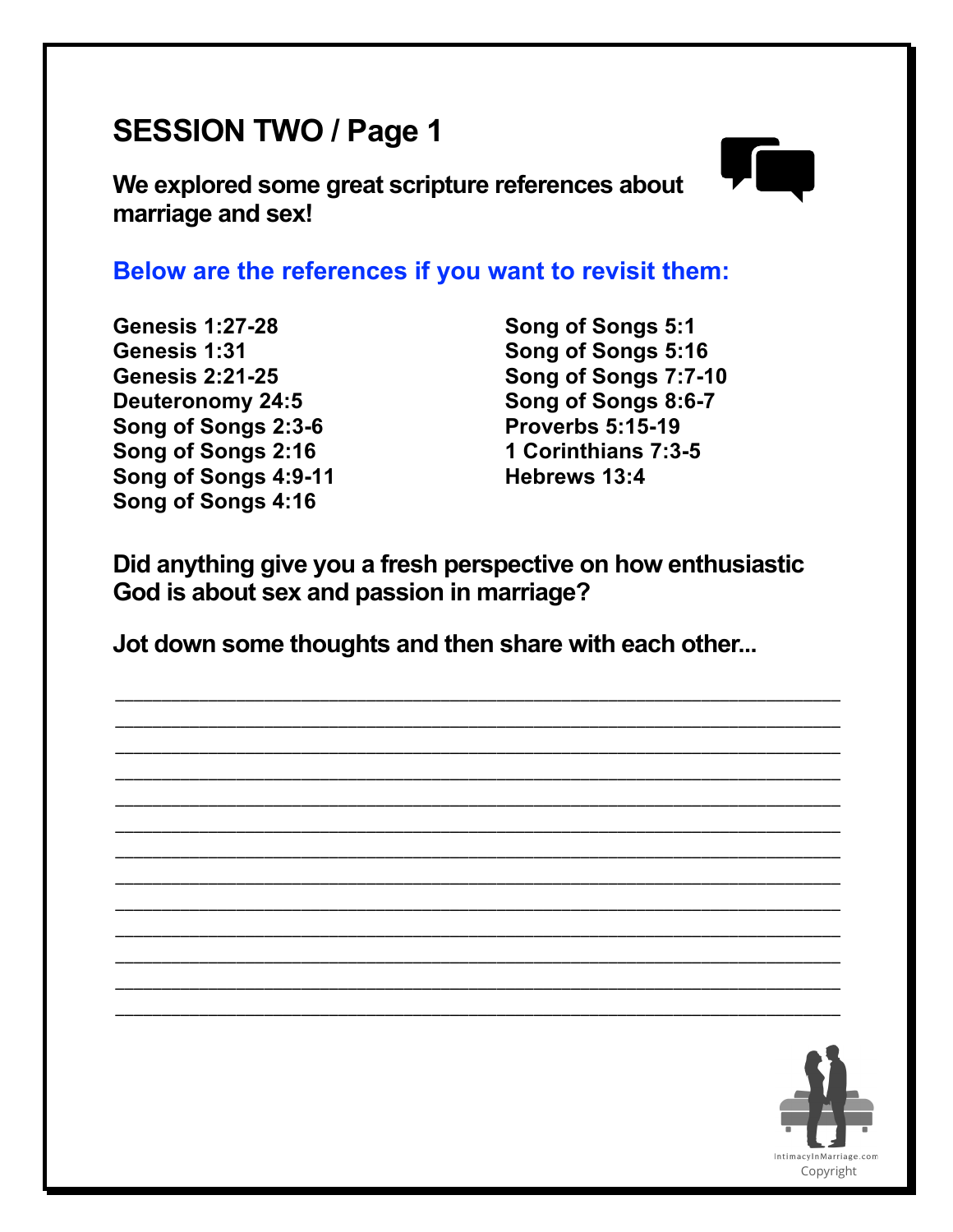# **SESSION TWO / Page 2**

**Below are common misconceptions about SEX in marriage.**



**If you would like, go to the corresponding verses in your Bible and then for each category below, individually circle the verses that stand out to you. This is a GREAT opportunity to dig into God's Word together.**

## **Misconception**

**God won't forgive me for my past sexual sin.**

## **God's Truth**

**Isaiah 1:18 Romans 3:22-24 Romans 6:19, 23 2 Corinthians 5:17-19 1 John 1:7-9**

## **Misconception**

**I struggle seeing sex as something good, even in marriage.**

## **God's Truth**

**Genesis 2:24-25 Proverbs 5:15-19 Song of Songs 2:3 Song of Songs 6:2-3 Song of Songs 7:7-10 1 Corinthians 7:3-5**

## **Misconception**

**Past sexual abuse is always going to ruin sex in my marriage.**

## **God's Truth**

**Psalm 34:18 Isaiah 53:4-5 Isaiah 61:1-3 (also Luke 4:18-19) Matthew 14:14 2 Corinthians 1:8-10 Ephesians 3:17-21**